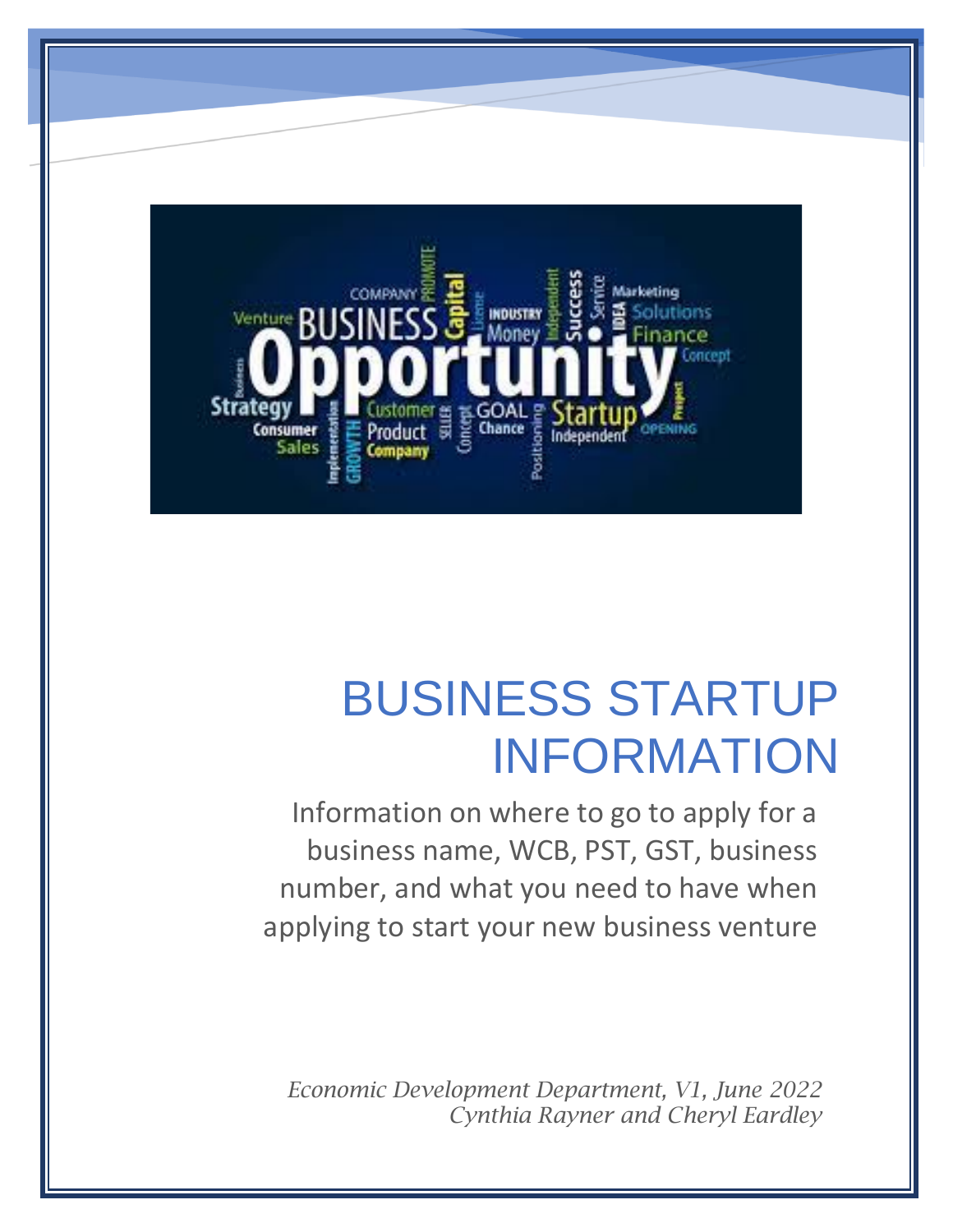### Contents

| Will your business be a sole proprietorship or general/limited partnership?  6 |
|--------------------------------------------------------------------------------|
|                                                                                |
|                                                                                |
|                                                                                |
|                                                                                |
|                                                                                |
|                                                                                |
|                                                                                |
|                                                                                |
|                                                                                |
|                                                                                |
|                                                                                |
|                                                                                |
|                                                                                |
|                                                                                |
|                                                                                |
|                                                                                |
|                                                                                |
|                                                                                |
|                                                                                |
|                                                                                |
|                                                                                |
|                                                                                |
|                                                                                |
|                                                                                |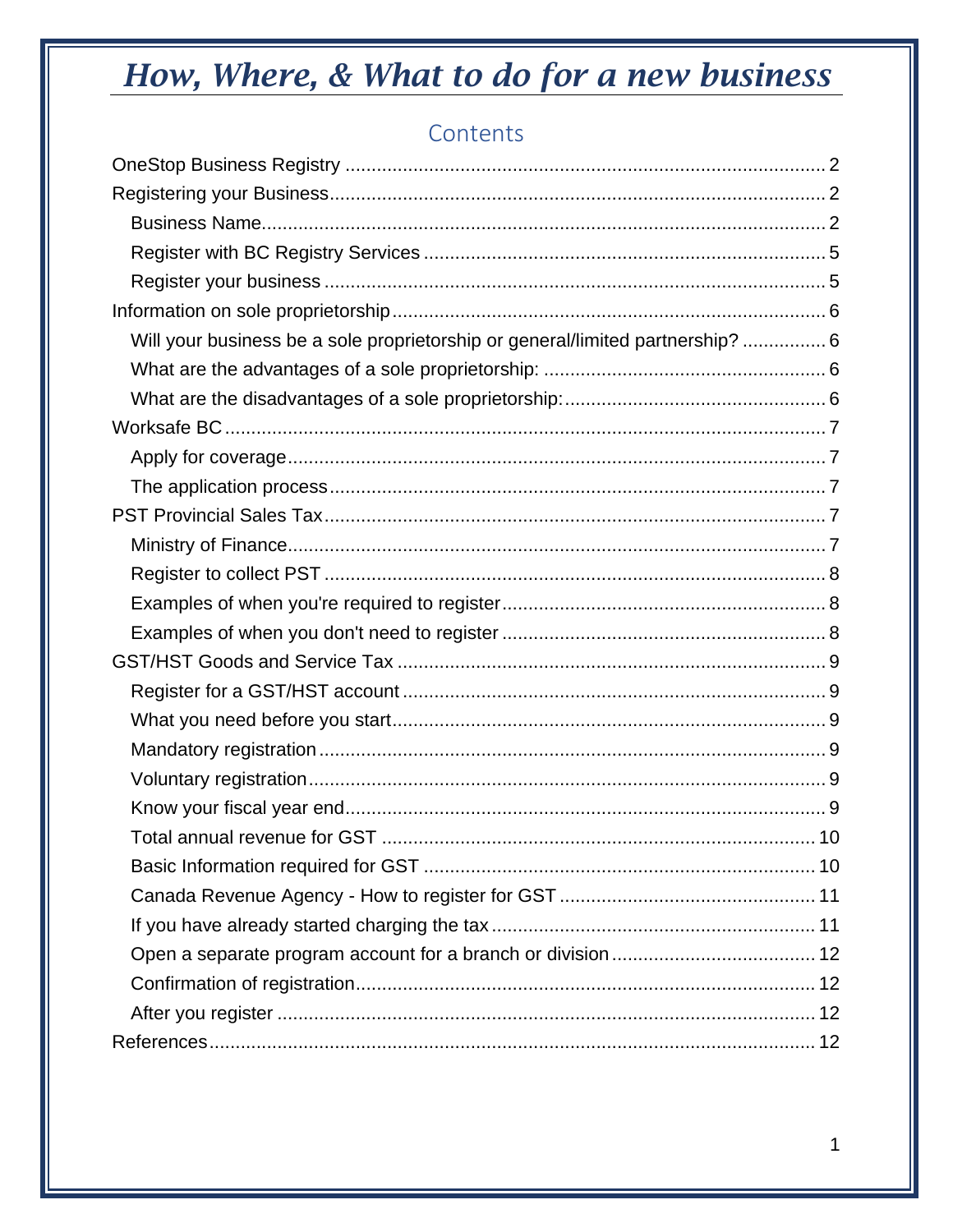## *OneStop Business Registry*

<span id="page-2-0"></span>*OneStop* lets you apply for and complete registrations for a new or existing business with local, provincial, and federal governments. Once you've set up your account you can complete registrations or applications at any time and in any order. <https://onestop.gov.bc.ca/>

You can use OneStop to submit business applications with various levels of government including:

- Provincial sales tax account PST
- Business license application (local government)
- WorkSafeBC coverage
- Business BCeID
- Canada Revenue Agency accounts
	- o Goods and Services Tax GST (Federal Tax)
	- o Payroll deductions
	- o Import/Export accounts

How does OneStop work?



## *Registering your Business*

<span id="page-2-1"></span>The following will guide you to apply for a:

- 1. Business name
- 2. Register with BC Registry Services
- 3. WorkSafeBC
- 4. Ministry of Finance PST/ GST

#### <span id="page-2-2"></span>*Business Name*

Check names registered in BC. Go to:<https://www.bcregistry.ca/namerequest> How to Build your name (from the link above):

Step 4

Complete your

registrations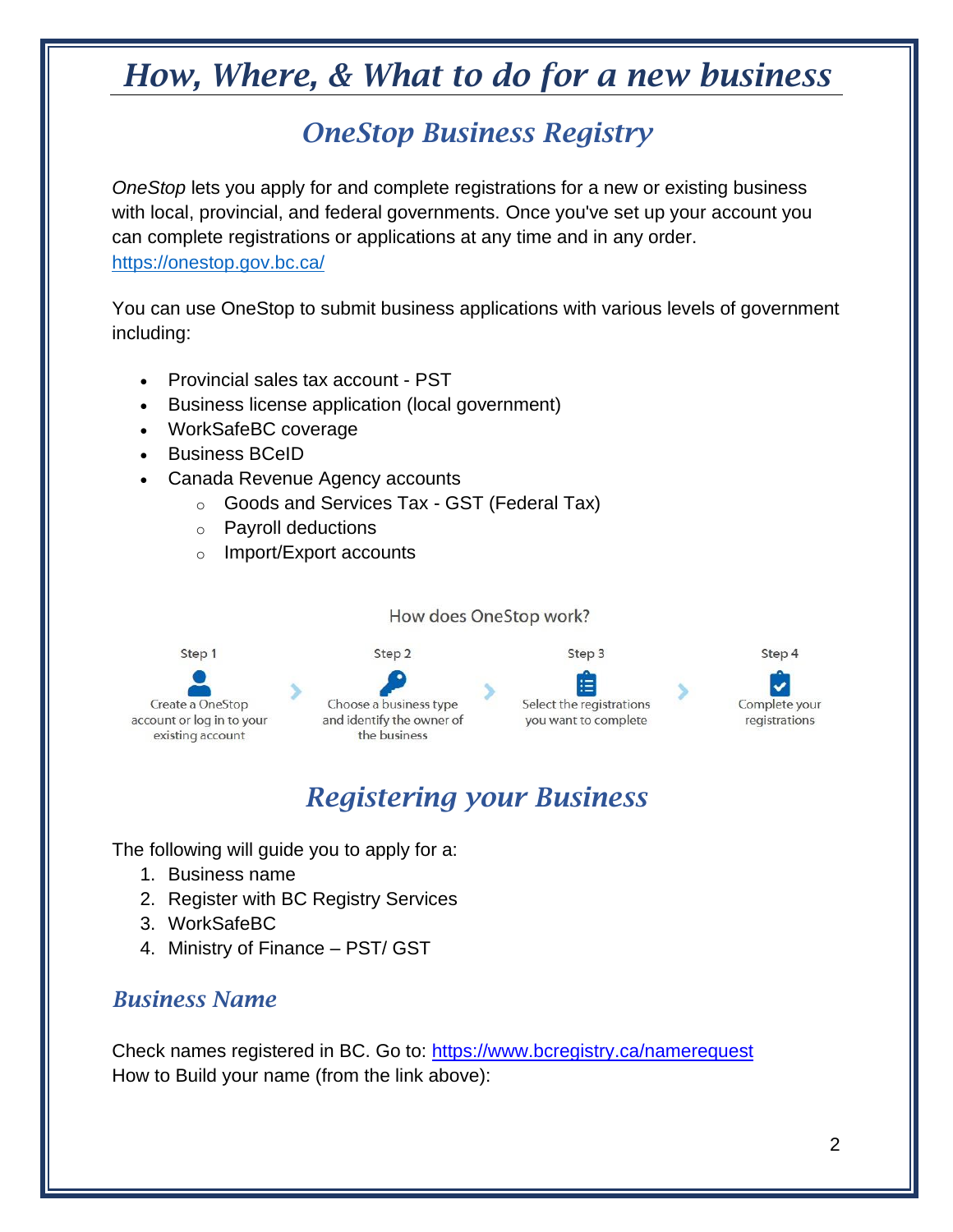

#### **How to Build Your Name**

- $\checkmark$  Check the name has the correct components Check for unavailable words ✓ Check for words that have not been used before  $\checkmark$  Check for words that require consent  $\checkmark$  Check for similar names in the same sector
- $\checkmark$  Check for appropriate designation

#### Words that can not be used by the public

Access BC Authorized Bankrupt **BC Tech BC** Online Better Business Bureau Bonded Build BC Canadian National Canada Standard Certified Council CPIC

Credit Union Farmers Institute GST Guarantee ICPO / Interpol  $LLB$ Post Office **RCMP** Road Star Savings and Loans **VSE** White Knight

#### **How to Build Your Name**

- $\checkmark$  Check the name has the correct components
- $\checkmark$  Check for unavailable words
- Check for words that have not been used before
- $\checkmark$  Check for words that require consent
- $\checkmark$  Check for similar names in the same sector
- $\checkmark$  Check for appropriate designation

#### **Unknown words**

There are some coined words that have never been examined. When a name includes one of these words it will not be available for auto approval. You can choose to change your name or you can submit the name as is for examination.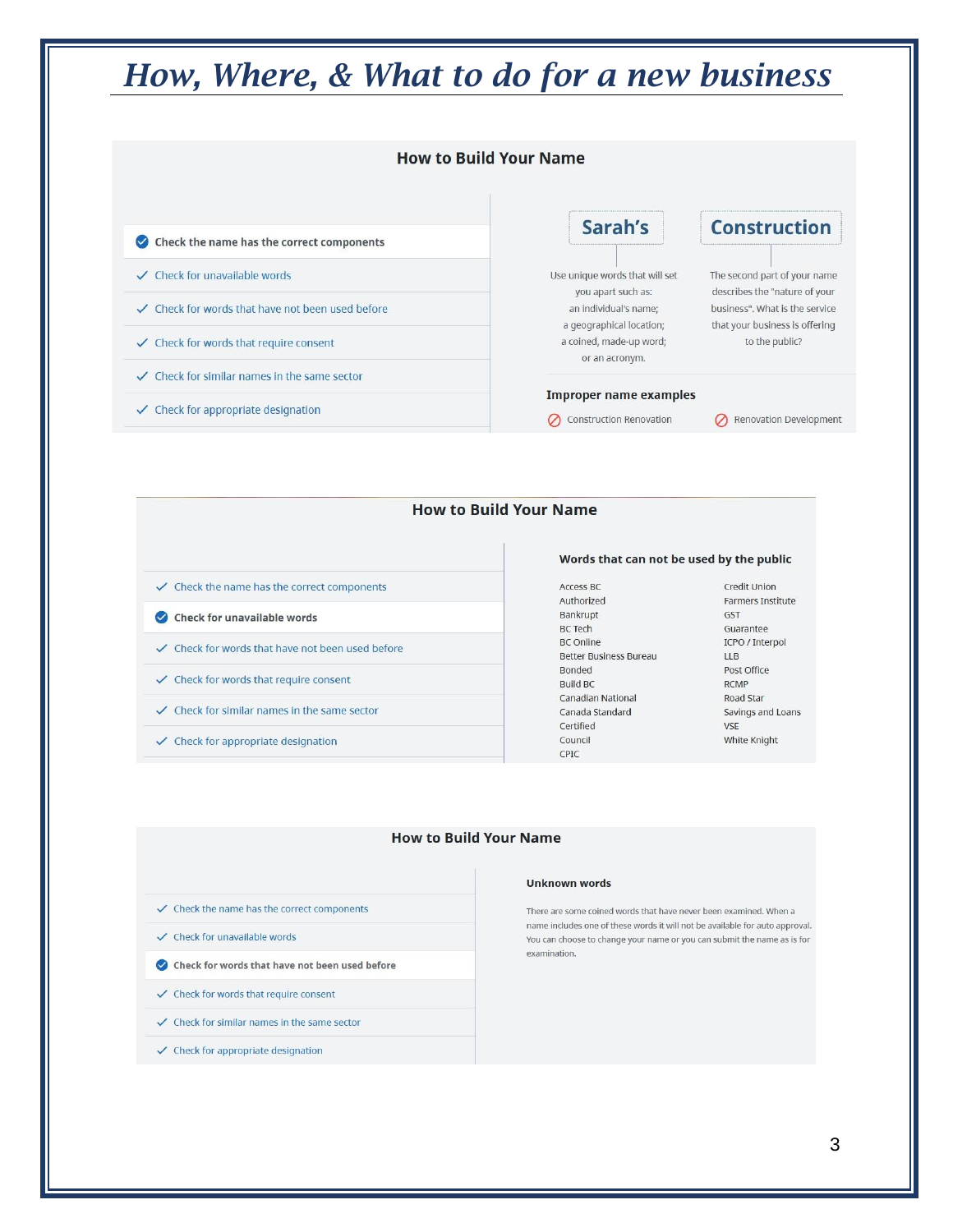#### **How to Build Your Name**

- $\checkmark$  Check the name has the correct components
- $\checkmark$  Check for unavailable words
- $\checkmark$  Check for words that have not been used before
- Check for words that require consent
- $\checkmark$  Check for similar names in the same sector
- $\checkmark$  Check for appropriate designation

#### Some words require consent to be used

Engineering Engineering Doctor, DR, MD Registered Massage Therapist Acupuncture Chinese Medicine Lawyer, Law CPA Registered Music Teacher Honeywell Legion Games (when used for a sport)

Well known trademarks (ex: Apple, Walmart, Pepsi etc.)

Well known public figures

#### **How to Build Your Name**

- $\checkmark$  Check the name has the correct components
- $\checkmark$  Check for unavailable words
- ✓ Check for words that have not been used before
- $\checkmark$  Check for words that require consent
- Check for similar names in the same sector
- $\checkmark$  Check for appropriate designation

#### Choose a unique name for your business

Company names can not be too similar to existing names within the same "nature of business" sector. Here are examples of types of companies within the same sector:

Construction: building; contracting; development; remodelling; renovation; restoration; structure; estate; land; listing; property; realty; real estate;

Salon: barber; beauty; coiffure; cut; hair; hairstyling; style;

#### Similar name examples

Sarah's Contracting Ltd. is too similar to Sarah's Renovation Ltd.

Westcoast Hair Salon Inc. is too similar to Westcoast Barbers Inc.

#### **How to Build Your Name**

- $\checkmark$  Check the name has the correct components
- $\checkmark$  Check for unavailable words
- ✓ Check for words that have not been used before
- $\checkmark$  Check for words that require consent
- $\checkmark$  Check for similar names in the same sector
- $\bullet$  Check for appropriate designation

#### Include a designation based on the type of business

Cooperatives must use the word "Cooperative" or "Co-operative" or

"Coop" or "Co-op" within the name.

**Incorporated Companies Extraprovincial Companies** Partnerships and Sole Proprietorship **Limited Partnerships Limited Liability Partnerships** Societies Cooperatives

**Unlimited Liability Companies**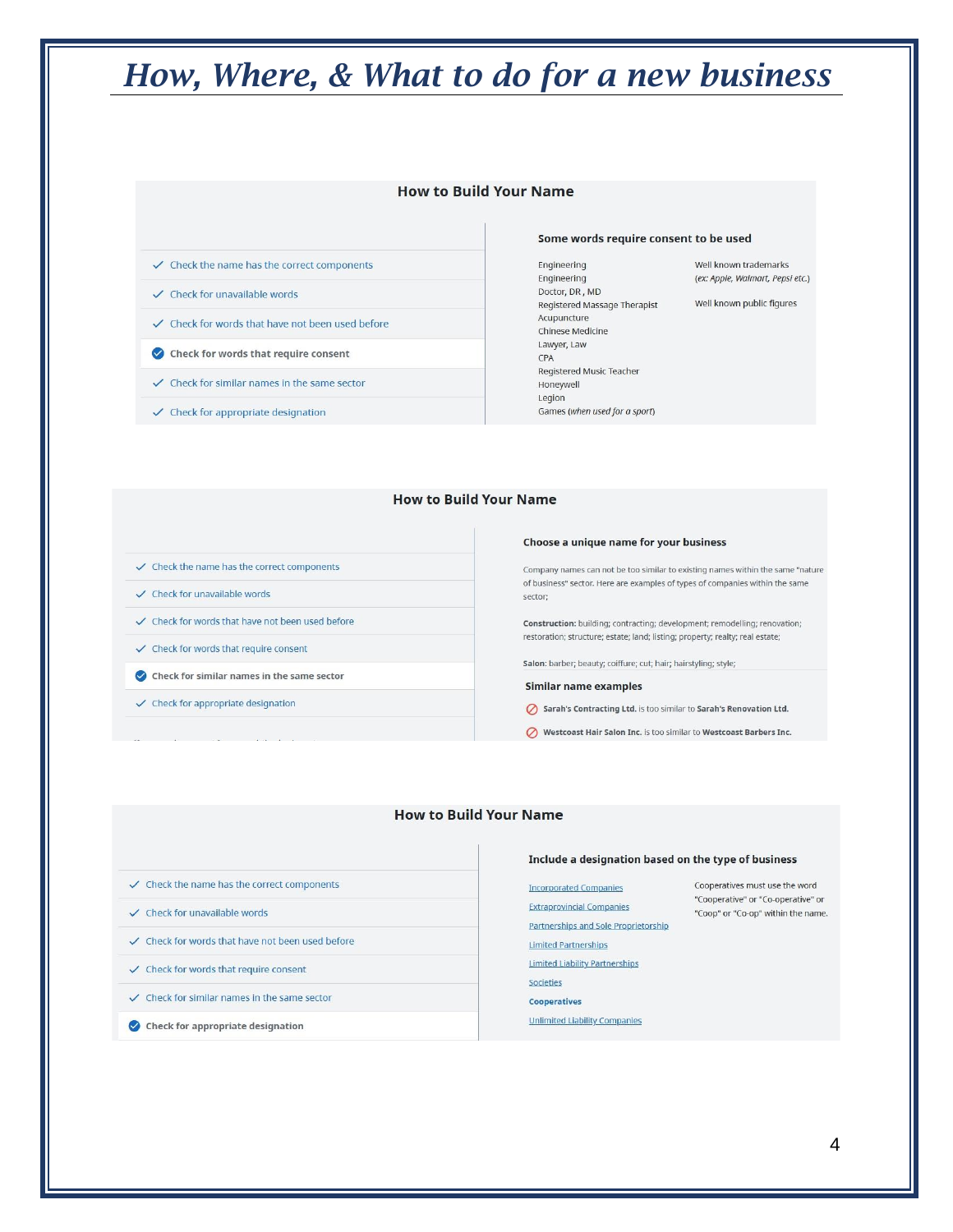### <span id="page-5-0"></span>*Register with BC Registry Services*

Once you've chosen a name, submit a name request application to BC Registry Services, they will check the availability of your business name and determine whether it is valid for registration.

You can submit a name request application in several places:

- Online: using BC Registry Services' Name Request.
- In person: at OneStop service counters or Service BC.
- By mail: Download the Name Approval Request form from OneStop.

Your business name may also require approval from:

- Your municipal hall.
- The Liquor Control and Licensing Branch if you intend to serve alcohol.

#### Contact: BC Registry Services, Timeline: 1-3 days

[https://www2.gov.bc.ca/gov/content/governments/organizational-structure/ministries](https://www2.gov.bc.ca/gov/content/governments/organizational-structure/ministries-organizations/ministries/citizens-services/bc-registries-online-services)[organizations/ministries/citizens-services/bc-registries-online-services](https://www2.gov.bc.ca/gov/content/governments/organizational-structure/ministries-organizations/ministries/citizens-services/bc-registries-online-services)

For support or questions about this application contact:

 Toll Free: 1-877-370-1033 Victoria Office: 250-370-1033 Email: BCRegistries@gov.bc.ca

Hours of Operation: Monday to Friday, 8:30am - 4:30pm Pacific time

Once BC Registry Services has processed your application for a business name, you will receive a Name Request Number, or NR number. Within 56 days, use this number to register your business with BC Registry Services (see below).

#### <span id="page-5-1"></span>*Register your business*

You must register your business with the following government agencies: BC Registry Services

- Contact: BC Registry Services
- Timeline: Sole proprietorship or partnership up to 2 days; Incorporation up to several weeks.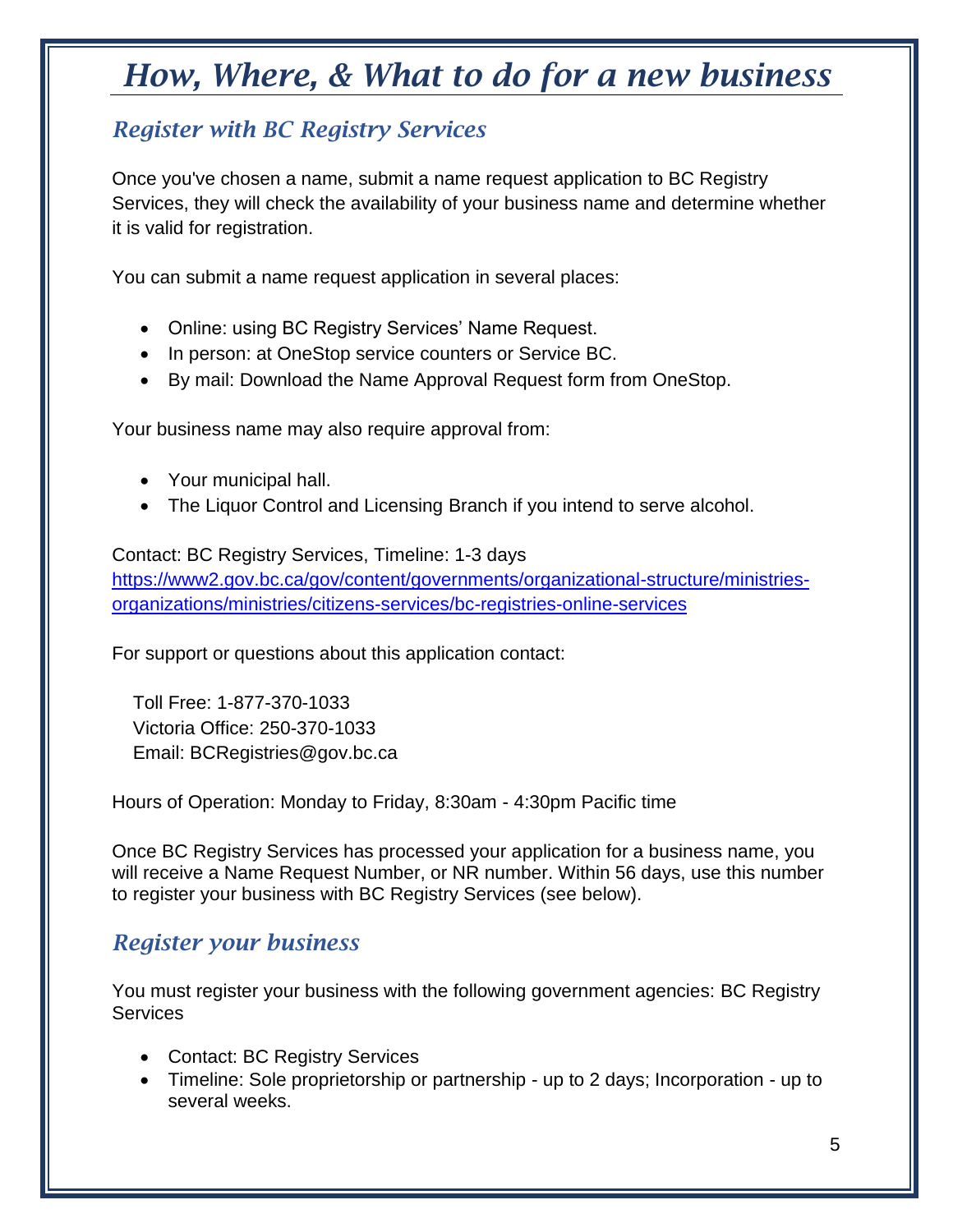Within 56 days of receiving your Name Request Number (NR number), you'll need to register your business as either a:

- Sole Proprietorships or Partnerships: register at OneStop.
- <span id="page-6-0"></span>• Incorporations: register at B.C. Corporate online.

## *Information on sole proprietorship*

### <span id="page-6-1"></span>*Will your business be a sole proprietorship or general/limited partnership?*

A **Sole Proprietorship** is an unincorporated business that is owned by one individual. It is the simplest kind of business structure. The owner of a sole proprietorship has sole responsibility for making decisions, receives all the profits, claims all losses, and does not have separate legal status from the business. If you are a sole proprietor, you also assume all the risks of the business. The risks extend even to your personal property and assets. (Nuans Proprietorship, 2022).

### <span id="page-6-2"></span>*What are the advantages of a sole proprietorship:*

Its simple structure and your autonomy are among the greatest advantages of running a sole proprietorship, but there are more perks:

- 1. They're easy and inexpensive to set up
- 2. You'll have direct control of decision-making
- 3. Minimal working capital usually required
- 4. There are some tax advantages, e.g., expenses & losses offsetting income
- 5. All profits go to you, the business owner

### <span id="page-6-3"></span>*What are the disadvantages of a sole proprietorship:*

The main disadvantages result from the lack of a corporation or partnership to help assume your business's risk:

- 1. No corporation to assume liability risk so any claims may have to be paid from your personal assets
- 2. As the business owner, you're responsible for all debts
- 3. Inability to sell equity in the business makes it difficult to raise capital
- 4. Harder to sell or transfer your business to others when it's solely dependent on your involvement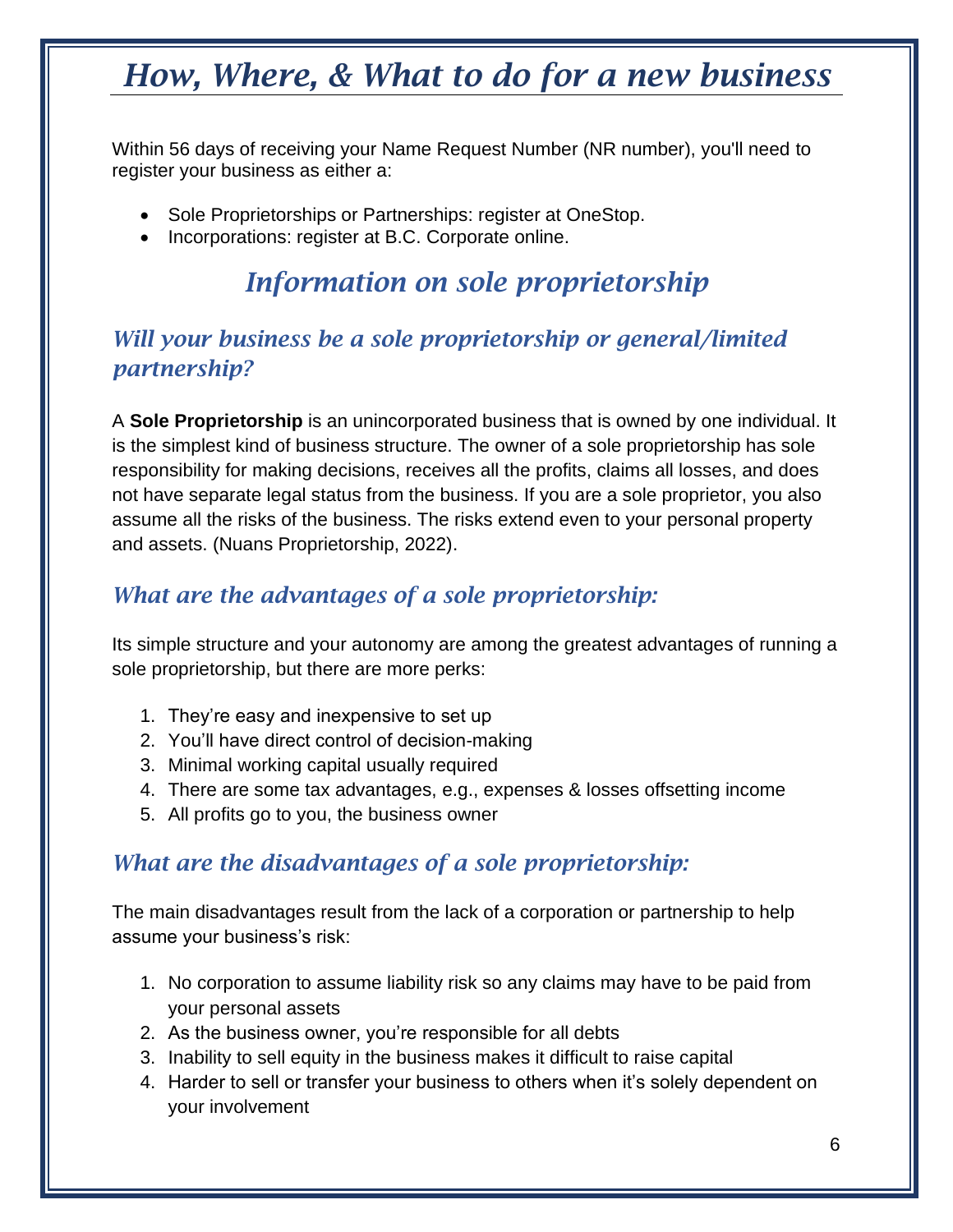## *Worksafe BC*

<span id="page-7-0"></span>Once registered, you will receive a Business Number (BN). Your BN can be used as an identifier for remitting taxes to government, Canada pension premiums, EI premiums, and making WorkSafeBC payments.

Businesses that hire workers (full-time, part-time, casual or contract) are required by law to register with WorkSafeBC. Register for WorkSafeBC when you register your business, in order to ensure you're covered. Complete your registration at OneStop or through WorkSafeBC.

### <span id="page-7-1"></span>*Apply for coverage*

If you hire workers in B.C. and are eligible for WorkSafeBC coverage, you are required to register with Worksafe BC. If you are a partner in a registered partnership or a proprietor, you can also apply for optional coverage for the business owners. To determine if you are eligible for coverage, you must submit an application at: [https://www.worksafebc.com/en/insurance/apply-for-coverage.](https://www.worksafebc.com/en/insurance/apply-for-coverage) This page will help you make sure you have the information you need before you get started.

#### <span id="page-7-2"></span>*The application process*

The first step in purchasing WorkSafeBC insurance is to complete an application for coverage. We recommend you submit your application no earlier than 30 days before work begins. Once we receive your application, we require approximately 10 business days to gather information, review your application, and notify you of our decision. (WorksafeBC, 2022)

## *PST Provincial Sales Tax*

### <span id="page-7-4"></span><span id="page-7-3"></span>*Ministry of Finance*

Registration with the Ministry of Finance is necessary for Provincial Sales Tax (PST) remittance. Complete your registration online at OneStop. For more information on how to register, collect, or remit Provincial Sales Tax (PST) see the PST page. For PST information specific to Restaurants and Liquor Sellers see: PST Bulletin PST 119 – Restaurants and Liquor Sellers (PDF).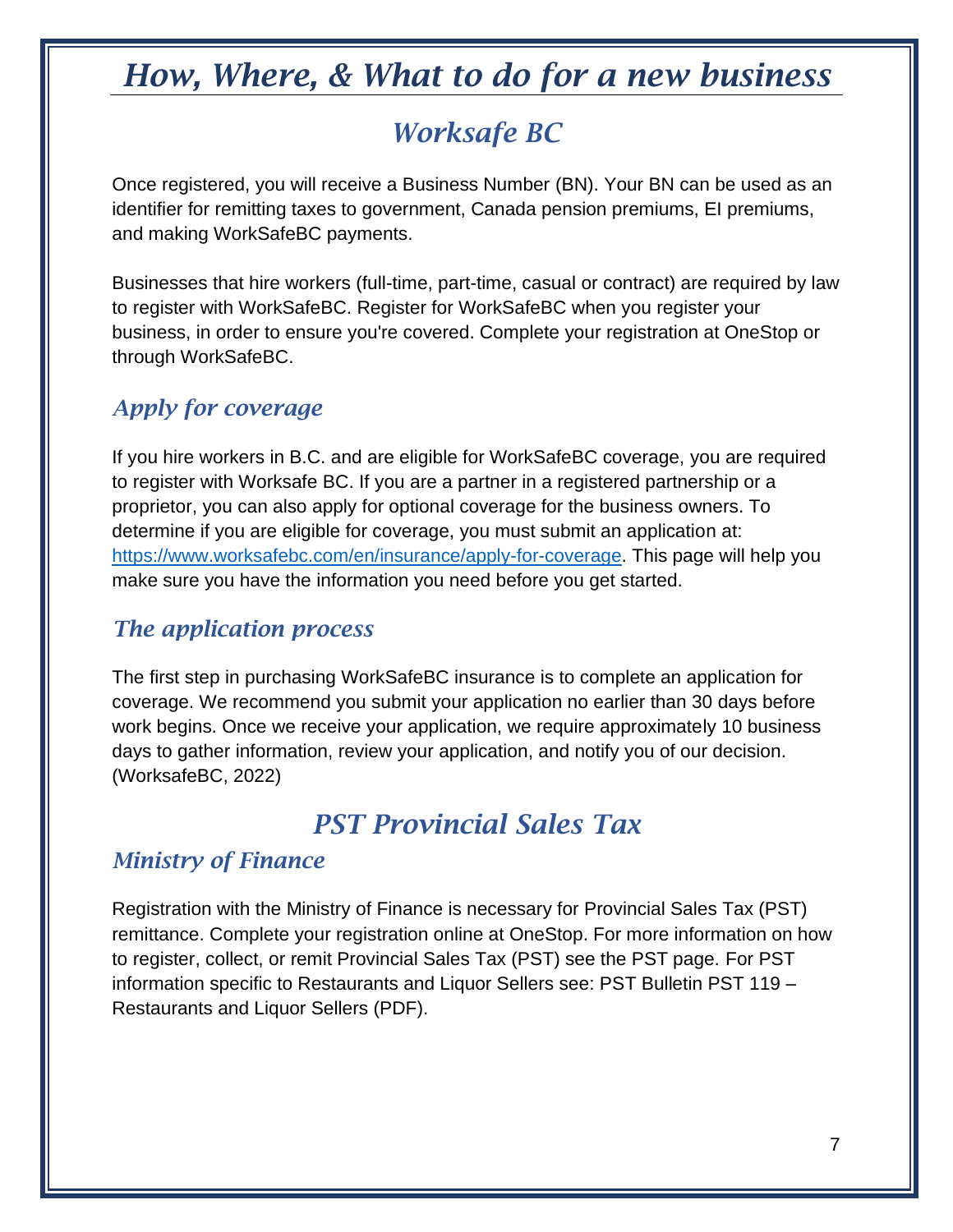### <span id="page-8-0"></span>*Register to collect PST*

You must register to collect PST if you are located in B.C. and you sell or lease taxable goods, or provide software or taxable services in the ordinary course of your business in B.C. You may also need to register if you're located outside B.C.

You have the following options to register to collect PST: Online using e-TaxBC, In person, or By mail or fax. Your registration can take up to 21 business days to be processed.

### <span id="page-8-1"></span>*Examples of when you're required to register*

You must register to collect PST if you are located in B.C. and in the ordinary course of your business in B.C. you:

- Sell taxable goods in B.C., such as alcoholic beverages, cannabis products, soda beverages (effective April 1, 2021), vapour products, motor vehicles, boats, building materials, and household or office furniture
- Lease taxable goods in B.C., such as motor vehicles, tools and equipment, aircraft and artwork
- Provide related services in B.C. (services to taxable goods or to install taxable goods), such as:
	- $\circ$  repairing or maintaining automobiles, knives, watches, and TVs
	- $\circ$  applying protective treatments, such as fabric protection and rust proofing
- Provide software in B.C.
- Provide legal services in B.C.
- Provide telecommunication services in B.C.
- Sell accommodation in B.C. in specific circumstances

### <span id="page-8-2"></span>*Examples of when you don't need to register*

- You sell only non-taxable or exempt goods, such as non-motorized bicycles and children's clothing
- You provide only non-taxable or exempt services, such as transportation and drycleaning services
- You're a wholesaler and you don't make retail sales
- You're a small seller

For the list, click on link to "Registering to Collect PST (Bulletin PST 001) (PDF) on the bottom of<https://www2.gov.bc.ca/gov/content/taxes/sales-taxes/pst/register>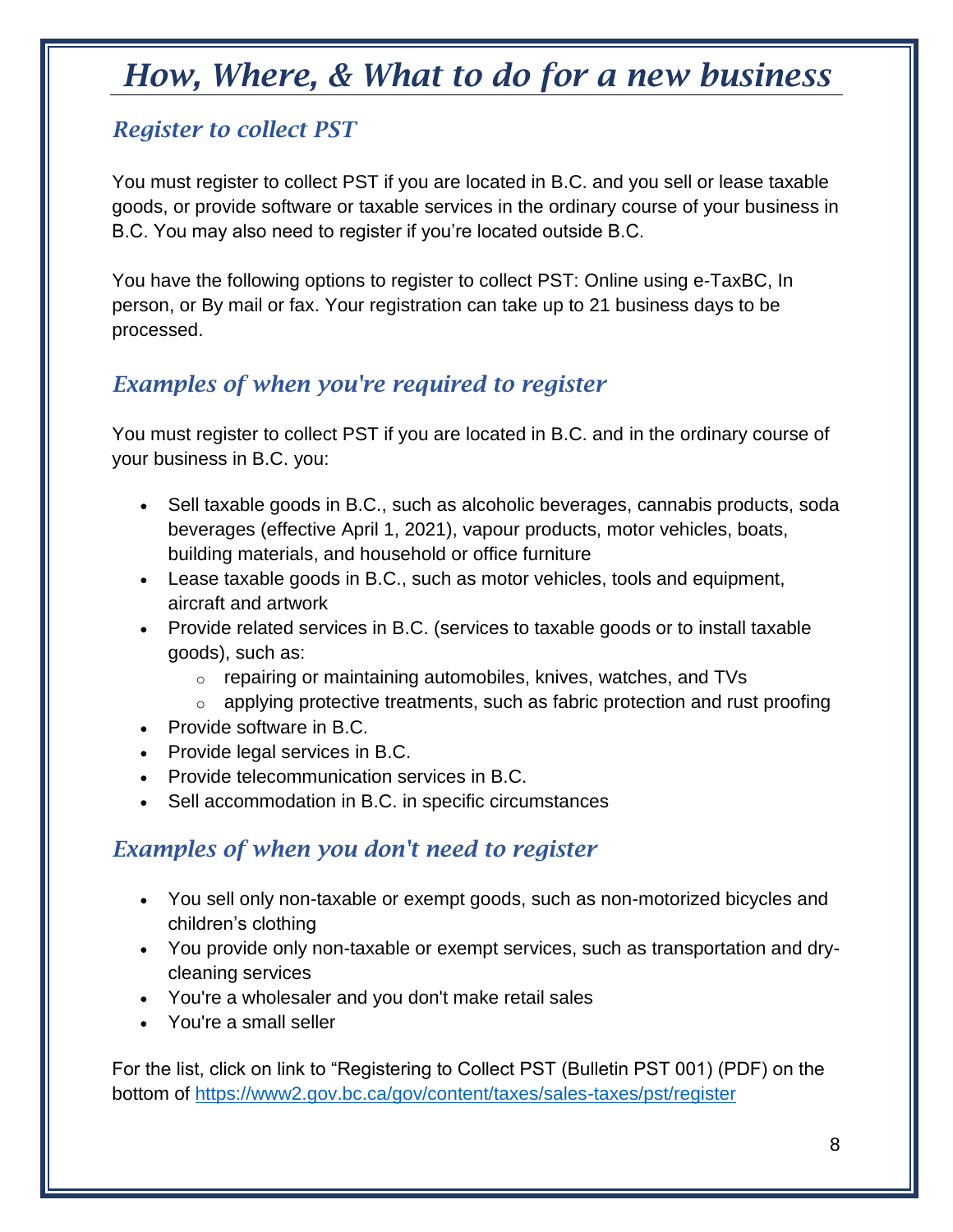## *GST/HST Goods and Service Tax*

### <span id="page-9-1"></span><span id="page-9-0"></span>*Register for a GST/HST account*

A GST/HST account number is part of a business number (BN). If you don't have a BN yet, you will receive one when you register for your GST/HST account.

#### <span id="page-9-2"></span>*What you need before you start*

Find out if you have to register for a GST/HST account at: [https://www.canada.ca/en/revenue-agency/services/tax/businesses/topics/gst-hst](https://www.canada.ca/en/revenue-agency/services/tax/businesses/topics/gst-hst-businesses/when-register-charge.html)[businesses/when-register-charge.html.](https://www.canada.ca/en/revenue-agency/services/tax/businesses/topics/gst-hst-businesses/when-register-charge.html) If you do, have all of the following information with you when you register:

#### <span id="page-9-3"></span>*Mandatory registration*

The effective date of registration may be different depending on the type of business you are registering. Your effective date of registration is usually the day you stop being a small supplier. It can also be an earlier date. For more information about the smallsupplier limits for different types of businesses, see – when to register for and start charging the GST/HST - [https://www.canada.ca/en/revenue](https://www.canada.ca/en/revenue-agency/services/tax/businesses/topics/gst-hst-businesses/when-register-charge.html)[agency/services/tax/businesses/topics/gst-hst-businesses/when-register-charge.html](https://www.canada.ca/en/revenue-agency/services/tax/businesses/topics/gst-hst-businesses/when-register-charge.html)

#### <span id="page-9-4"></span>*Voluntary registration*

If you request your GST/HST account when you are still a small supplier, your effective date of registration is usually the date of your request. It may also start up to 30 days before that day.

### <span id="page-9-5"></span>*Know your fiscal year end*

Usually, your fiscal year for GST/HST purposes is the same as your tax year for income tax purposes. Generally, the tax year of the following persons is a calendar year:

- individuals and certain trusts
- professional corporations that are members of a partnership (such as a corporation that is the professional practice of an accountant, a lawyer, or a doctor)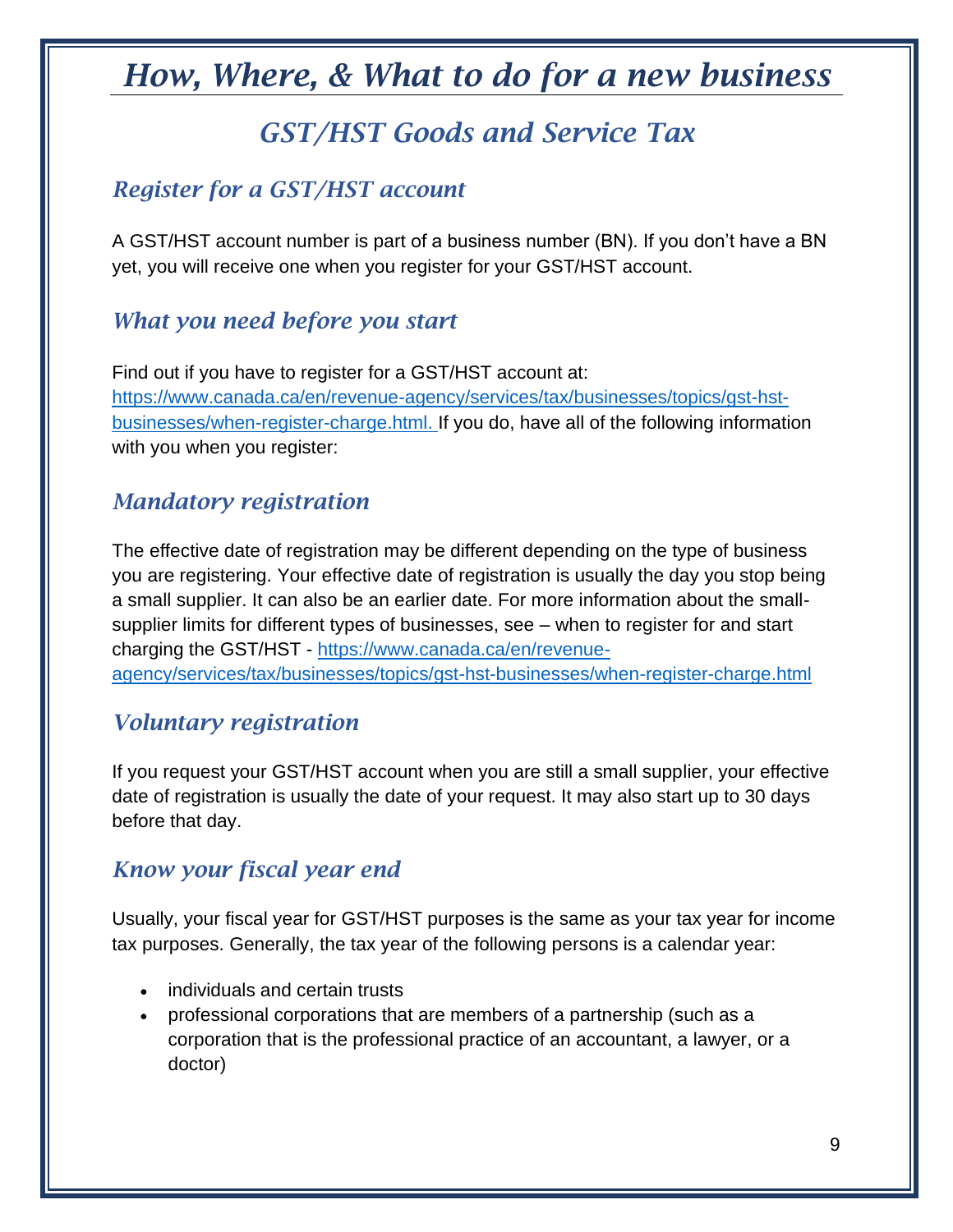• partnerships, where at least one member of the partnership is an individual, a professional corporation, or another affected partnership

However, some persons use non-calendar tax years. If you are a person described above that uses a non-calendar tax year approved by the Canada Revenue Agency (CRA), you may want to use that same year as your GST/HST fiscal year. For more information, see: Open or manage an account – Make changes: Fiscal year [https://www.canada.ca/en/revenue-agency/services/tax/businesses/topics/gst-hst](https://www.canada.ca/en/revenue-agency/services/tax/businesses/topics/gst-hst-businesses/account-change.html#fscl)[businesses/account-change.html#fscl](https://www.canada.ca/en/revenue-agency/services/tax/businesses/topics/gst-hst-businesses/account-change.html#fscl)

### <span id="page-10-0"></span>*Total annual revenue for GST*

#### **To calculate your total annual revenue, include revenues from:**

- your taxable sales, leases, and other supplies, including zero rated supplies
- taxable supplies of all your associates

#### **Do not include revenues from:**

- exempt supplies
- financial services
- sales of capital property
- goodwill from the sale of the business

#### **New businesses**

If you are just starting your business, you may give the CRA a reasonable estimate of your income for the year.

### <span id="page-10-1"></span>*Basic Information required for GST*

#### **Personal information**

If you are a business owner or third-party requester, you must provide the last name(s) of the business owner (s). For digital applications, you also must provide all of the following information about the business owner(s):

- social insurance number (SIN)
- date of birth
- personal postal code (where you live)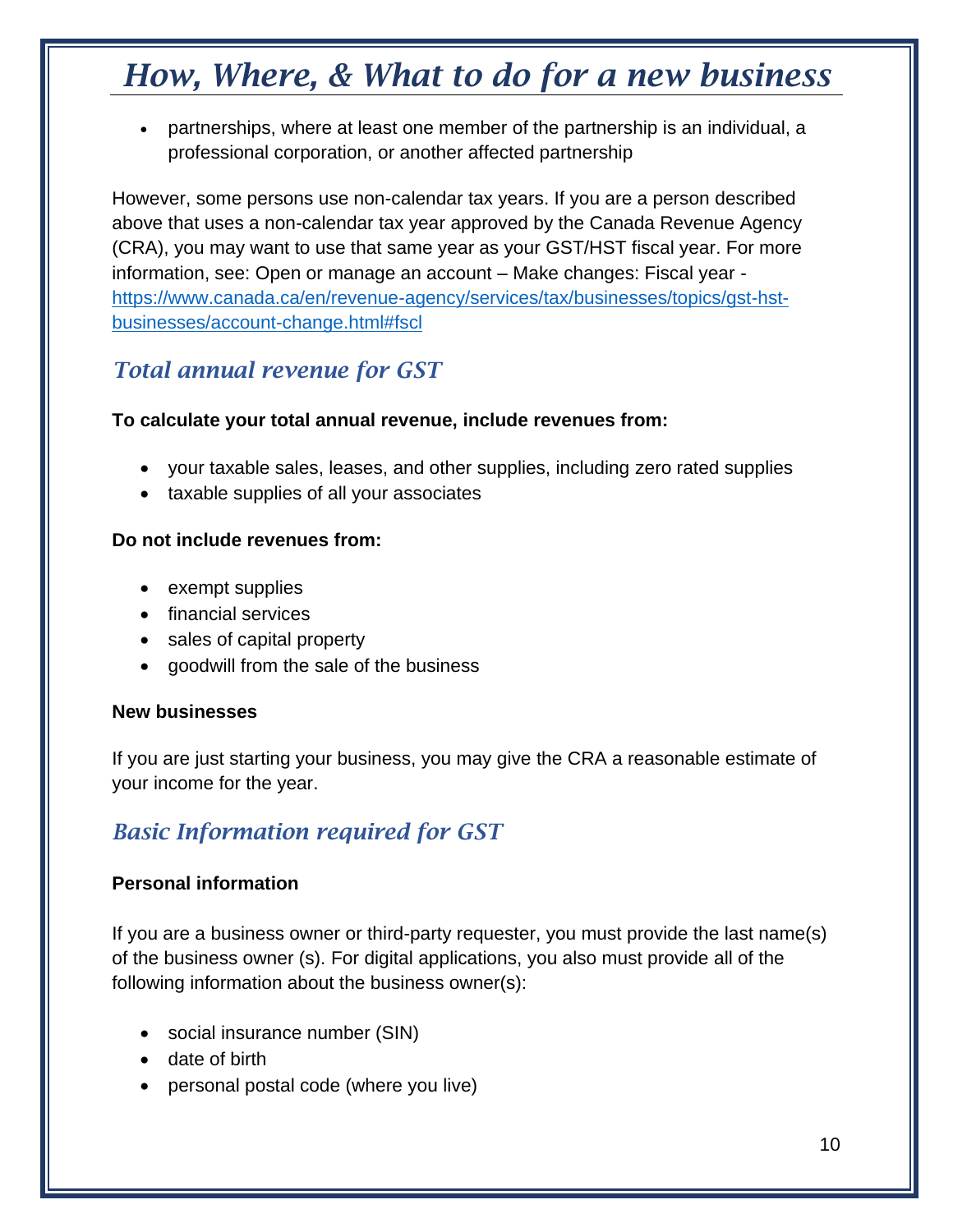#### **How the CRA uses your personal postal code (where you live)**

The CRA uses your personal postal code to verify your identity. The CRA check the postal code you enter against the postal code we have on file for you, not the one on file for your business. If you have recently moved, you should make sure we have the right postal code on file for you by calling Individual Income Tax Enquiries.

#### **Basic business information**

You must provide the following information about your business:

- business name
- BN (if the business already has one)
- type of business or organization (such as sole proprietor, partnership, corporation, registered charity)
- name and SIN of all owners
- physical address
- mailing address (if different from the physical address)
- description of major business activity

### <span id="page-11-0"></span>*Canada Revenue Agency - How to register for GST*

The following info can be found at: [https://www.canada.ca/en/revenue](https://www.canada.ca/en/revenue-agency/services/tax/businesses/topics/gst-hst-businesses/account-register.html)[agency/services/tax/businesses/topics/gst-hst-businesses/account-register.html](https://www.canada.ca/en/revenue-agency/services/tax/businesses/topics/gst-hst-businesses/account-register.html)

You can register: online, by mail or by fax, or by telephone

For more information, go to: [How to register for a business number or Canada Revenue](https://www.canada.ca/en/revenue-agency/services/tax/businesses/topics/registering-your-business/register.html)  [Agency program accounts. https://www.canada.ca/en/revenue](https://www.canada.ca/en/revenue-agency/services/tax/businesses/topics/registering-your-business/register.html)[agency/services/tax/businesses/topics/registering-your-business/register.html](https://www.canada.ca/en/revenue-agency/services/tax/businesses/topics/registering-your-business/register.html)

#### <span id="page-11-1"></span>*If you have already started charging the tax*

If you charged the tax on your sales more than 30 days before registering, call **1-800- 959-5525**.